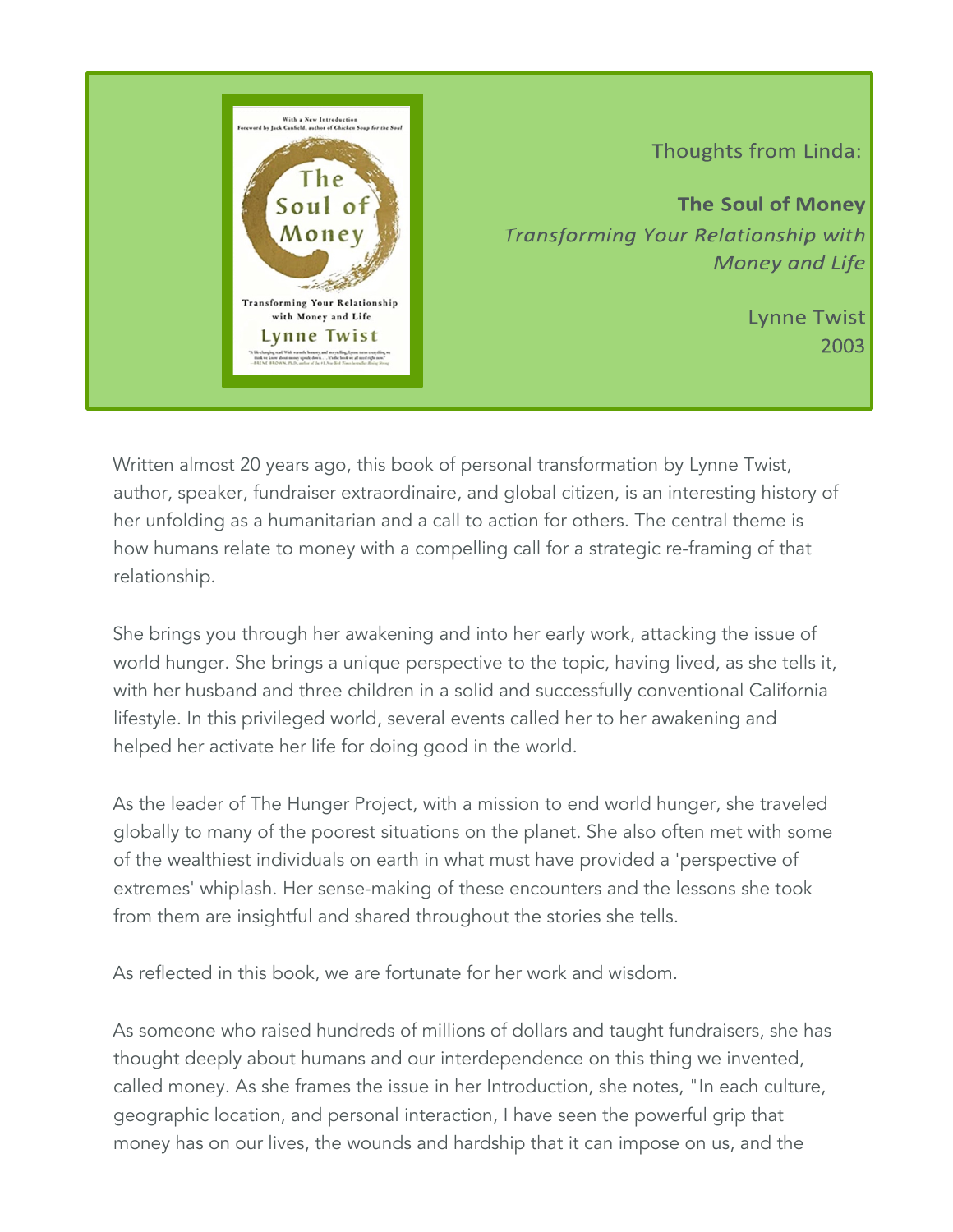immense healing power of even the smallest amount of money when we use it to express our humanity—our highest ideals and our most soulful commitments and values." She notes about the book: "…it is an invitation to confront our challenges with money, our fears around money, our addiction and attachment to money, our remorse and regret and hurts around money, and to embrace all of it as an arena for personal growth, a wonderful place in which to work on our own transformation."

"In that engagement we give money its soul. "

Lynn Twist is truly a global activist and citizen, having traveled extensively, first with The Hunger Project and later with The Pachamama Alliance, which she co-founded. She has also served as a leader of many organizations and serves on numerous Boards, including the Nobel Women's Initiative, where I met her many years ago. She speaks at global forums and was a keynote at our Bali Institute *Quest for Global Healing Conference* in 2003. She is active today as a speaker, podcaster, and author. Her websites are informative and inspirational. Her life is her legacy.

The book is organized into two main parts, with the first section (two parts) laying out the theory of the case and setting forth her key principles. Part One is called *Love, Lies and a Great Awakening*. In this part, she takes you through her transformation with money and her family's re-framing of their purpose in life. You will travel with her to India on one of her first trips in the '80s and learn about "Gandhi's fifth son," who could walk over poor beggars on the streets of Bombay, as you gain an understanding of the commercialization of poverty and money still visible in India today, as many saw clearly in the movie, *Slum Dog Millionaire*.

You will learn of Lynne's meeting with Mother Teresa and their mutual identities as 'God's Pencils.' She includes a fascinating and rarely discussed description of the "prisoners of privilege" as she calls the uber-wealthy, who often live in a vicious cycle of wealth and must deal with the many challenges of inherited or earned fortunes. She notes that often with the super-rich, "their money and the lifestyle of privilege cut them off from the richness of ordinary everyday life, the more normal and healthy give and take of relationships and useful work, the best of the human experience. Often their wealth distorts their relationship with money and only widens the gap between their soulful life and their interactions around money…hurtful rejections, custody suits, legal battles for the purpose of attaining more and more money harden family members and shut them down from each other. The access to money and power at high levels can amplify these situations and make them even more lethal and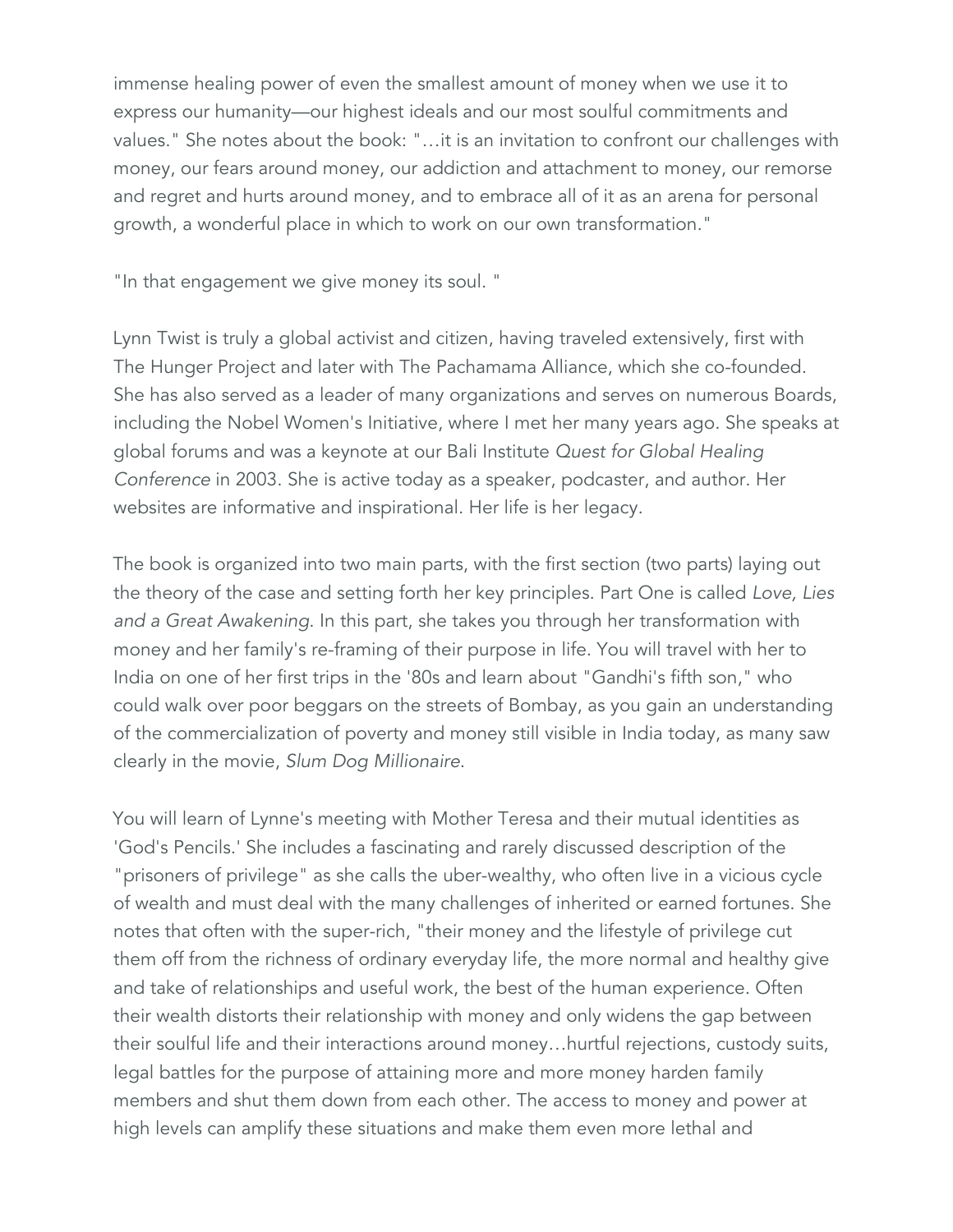unbearably cruel." As she notes, money itself does not guarantee a fulfilling life, and in fact, large amounts of money often present a major barrier to just that goal.

In Part Two, *Scarcity and Sufficiency: The Search for Prosperity*, she exposes the three myths:

- 1. *There's Not Enough*—which is the prevailing myth of scarcity, the big lie as she calls it.
- 2. *More is Better*—which is the toxic myth that drives the competitive culture of consumption and greed.
- 3. *That's Just the Way it Is*—perhaps the most paralyzing of the three, this belief system makes it difficult for change and can promote resignation and feelings of hopelessness and helplessness.

She disposes of these myths and takes you into the book's final sections entitled, *Sufficiency: The Three Truths* and *Change the Dream*.

In a chapter called *Money Is Like Water*, you will meet Gertrude, who in 1978 introduced Lynne to the concept that 'money is like water' and the correlating image of water flowing through each of us in ways that allow it to do good as it moves. Juxtaposed with a recent gift (which she later returned) of \$50,000 from a corporate executive engaged in a symbolic clean-up gift for all the wrong reasons is the story of a poor woman in a church in Harlem who found \$50 to give—giving from her heart and soul. This became a symbolic story in Lynne's worldview and greatly influenced her thinking and actions.

Lynne's ideas help transform our perspective on abundance, gratitude, generosity, and what is 'enough.' Her work is based upon the following principles:

- Prosperity flows from sufficiency the recognition of enough.
- Each individual makes a difference.
- What we appreciate appreciates.
- Collaboration generates prosperity.
- Our legacy is what we live not what we leave.
- Gratefulness is the heart of generosity.
- Global citizenship is the natural outcome of an awakening consciousness.